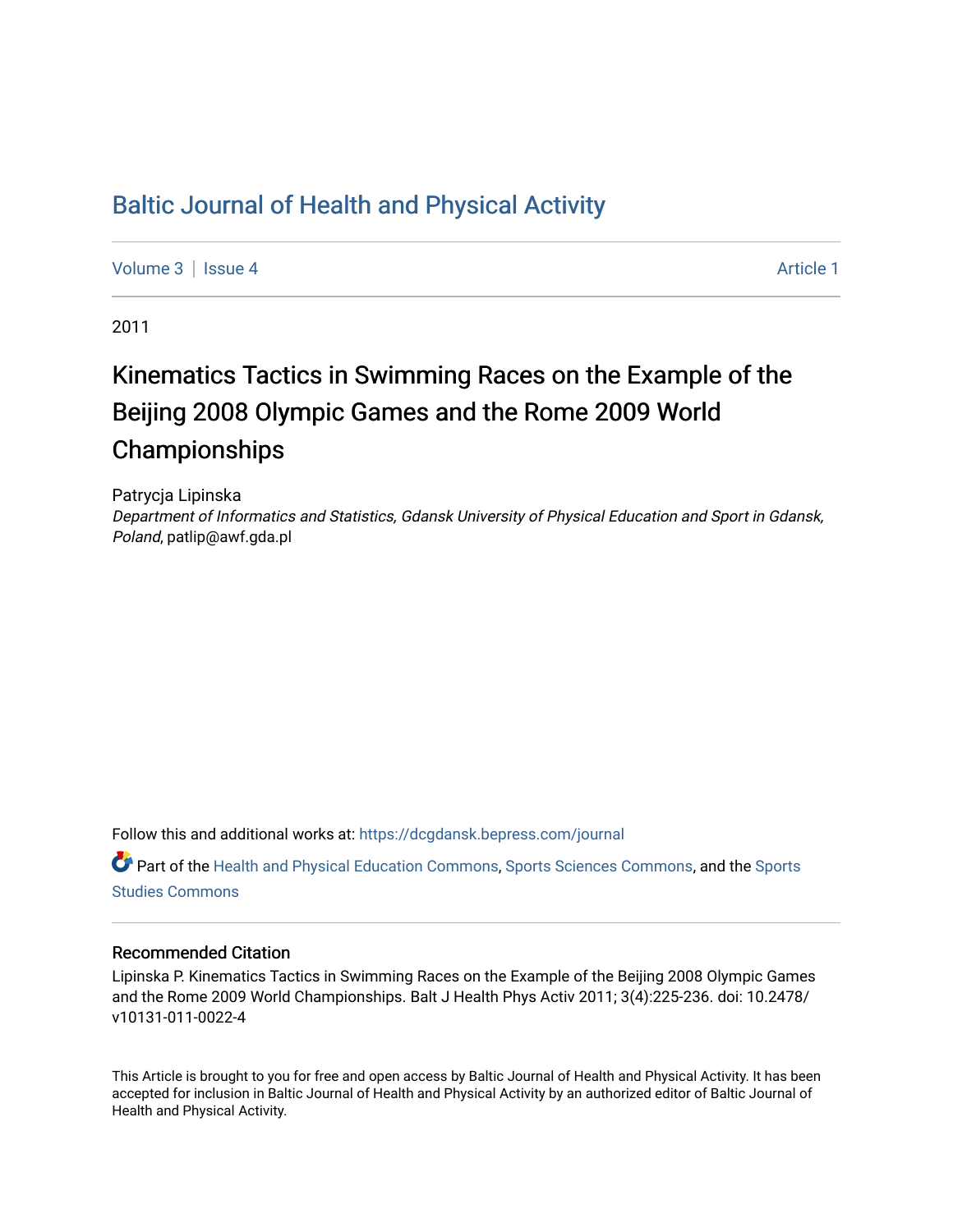

DOI: 10.2478/v10131-011-0022-4

|                                                                                                                                                                                                                                          | <b>Kinematics Tactics in Swimming Races</b><br>on the Example of the Beijing 2008 Olympic<br>Games and the Rome 2009 World Championships                                                                                                                                                                                                                                                                                                                                                                                                                                                                                                                                                                                                                                                                          |  |  |  |  |
|------------------------------------------------------------------------------------------------------------------------------------------------------------------------------------------------------------------------------------------|-------------------------------------------------------------------------------------------------------------------------------------------------------------------------------------------------------------------------------------------------------------------------------------------------------------------------------------------------------------------------------------------------------------------------------------------------------------------------------------------------------------------------------------------------------------------------------------------------------------------------------------------------------------------------------------------------------------------------------------------------------------------------------------------------------------------|--|--|--|--|
| <b>Authors' Contribution:</b><br>A - Study Design<br>B - Data Collection                                                                                                                                                                 | Patrycja Lipińska                                                                                                                                                                                                                                                                                                                                                                                                                                                                                                                                                                                                                                                                                                                                                                                                 |  |  |  |  |
| C - Statistical Analysis<br>D - Data Interpretation<br>E - Manuscript Preparation<br>F - Literature Search<br>G - Funds Collection                                                                                                       | Gdansk University of Physical Education and Sport in Gdansk, Poland                                                                                                                                                                                                                                                                                                                                                                                                                                                                                                                                                                                                                                                                                                                                               |  |  |  |  |
|                                                                                                                                                                                                                                          | Key words: kinematics, distribution of speed, tactics, swimming                                                                                                                                                                                                                                                                                                                                                                                                                                                                                                                                                                                                                                                                                                                                                   |  |  |  |  |
|                                                                                                                                                                                                                                          | <b>Abstract</b>                                                                                                                                                                                                                                                                                                                                                                                                                                                                                                                                                                                                                                                                                                                                                                                                   |  |  |  |  |
|                                                                                                                                                                                                                                          | Background:   Tactics in endurance disciplines is often considered by a analysis of distribution of<br>velocity at a distance. Long-distance swimming (800m, 1500m) is a discipline<br>perfectly located in the above definition. Thus the purpose of the paper is to deepen<br>knowledge on sport tactics based on the distribution of velocity by athletes training                                                                                                                                                                                                                                                                                                                                                                                                                                             |  |  |  |  |
| <b>Material/Methods:</b>                                                                                                                                                                                                                 | swimming at the highest level.<br>The research material comprised finalists of the swimming race on the 800 meters at<br>the Olympic Games in Beijing (2008) and the World Championships in Rome (2009).<br>Data on the average speed for the entire distance and average speed for the 50-<br>meter segments were analyzed. The average speed for the "halves" (350m and                                                                                                                                                                                                                                                                                                                                                                                                                                         |  |  |  |  |
|                                                                                                                                                                                                                                          | 400m) and "quarters" (150m, 200m, 200m, 200m) was calculated, and the specific<br>"velocity differences index" was also identified (VDI). To illustrate the results better,<br>a linear and non-linear regression equation was used.<br><b>Results:</b> The results show that the top athletes both of the Beijing Olympics and the World<br>Championships in Rome maintain consistency of the pace; deviations from the<br>average velocity are low, and increasing speed happens at the finish. The analysis of                                                                                                                                                                                                                                                                                                 |  |  |  |  |
| <b>Conclusions:</b>                                                                                                                                                                                                                      | non-linear regression equation confirms this observation. The second "half" of the<br>distance is covered by the best swimmer at higher speeds compared to the first part<br>of the distance; the analysis of "quarters" indicates that the middle one is the slowest.<br>The values of VDI for "halves" have the lowest values in both races for the best<br>swimmers.<br>The analysis of results justifies the conclusion that primarily it is the constant pace of<br>the race that gives a chance to obtain a high result. The ultimate way in which the<br>race is to be executed depends on athlete's individual predispositions; however,<br>maintaining a constant high speed without speeding up at the finish proved to be an<br>effective tactic in the case of one of the top athletes in both races. |  |  |  |  |
| Word count: 3,844                                                                                                                                                                                                                        |                                                                                                                                                                                                                                                                                                                                                                                                                                                                                                                                                                                                                                                                                                                                                                                                                   |  |  |  |  |
| Tables: 2<br>Figures: 8<br>References: 20                                                                                                                                                                                                | Received: October 2011<br>Accepted: November 2011<br><b>Published: December 2011</b>                                                                                                                                                                                                                                                                                                                                                                                                                                                                                                                                                                                                                                                                                                                              |  |  |  |  |
| <b>Corresponding author:</b><br>Dr Patrycja Lipińska<br>Gdansk University of Physical Education and Sport<br>Department of Informatics and Statistics<br>80-331 Gdańsk, Górskiego 1<br>Phone: +48 58/554-73-13 E-mail: patlip@awf.gda.pl |                                                                                                                                                                                                                                                                                                                                                                                                                                                                                                                                                                                                                                                                                                                                                                                                                   |  |  |  |  |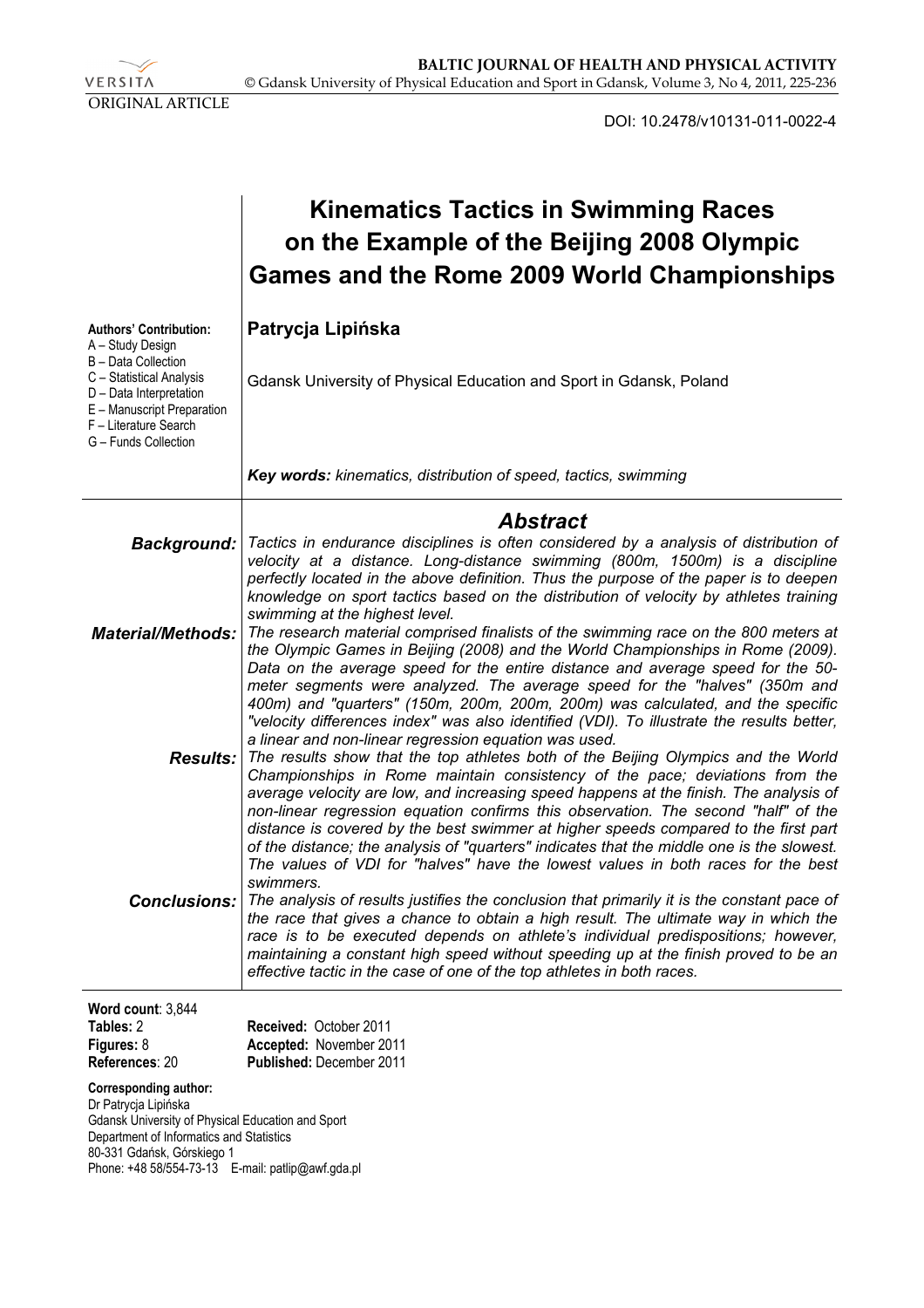#### **Introduction**

Tactics in endurance disciplines with a cycling character of movements (athletics, swimming, rowing, canoeing, skating, skiing) is considered by an analysis of distribution of velocity at a distance [1–10]. The optimal use of athletes' abilities requires a reflection on changing the pace of covering the distance. For example, already 5% pace fluctuations of a segment distance speed for long-distance running causes deterioration of the results by about 2% [3]. Therefore, it was assumed that an analysis of the distribution of velocity at a distance will be an excellent basis serving examination of tactics of covering the distance in swimming (for long distances – 800 and 1500m). Previous research on tactics in endurance disciplines with a cycling character of movements [5, 6, 9, 11 – long-distance running], [1, 8, 12, 13, 14, 15, 16, 17, 18 – speed skating, rowing, Alpine skiing, swimming] found a slight differentiation of tactics related to the distribution of velocity for successive fragments of the distance. It is assumed that a possible constant speed, with minor deviations from the average speed, is favourable due to smaller energy expenditure and results in a better outcome.

# **Material and Method**

The purpose of this study is to deepen knowledge on sport tactics based on the distribution of velocity (kinematics of tactics) among athletes at the highest level. It deals with the following research problems:

- 1. Does the speed with which an athlete moves at particular fragments of the distance differ significantly?
- 2. Does the pace of covering segments of the distance affect the final result significantly?
- 3. Do the competitors taking part in the final race differ from each other in the implemented tactics of speed?
- 4. Is it possible to determine the most efficient tactics of speed on the basis of the analyzed races?
- 5. Is the best tactics of speed in swimming similar to the tactics pursued by other athletes of endurance disciplines with a cyclical character of movements?

Eight athletes (women) participating in the final swimming race on 800m at the Olympic Games in Beijing (2008) and at the World Championships in Rome (2009) were examined. Time data for the entire distance and for 50 m fragments (16 episodes) were obtained from the official website of the Beijing Olympics [19] and from the server OMEGA [20], which has been engaged in handling time measurement in swimming competitions since 1932.

Data on average speed were calculated for the entire distance and for every 50 m segment. Average speed for the "halves" (350m and 400m) and "quarters" (150m, 200m, 200m, 200m) was calculated. Data on velocity were calculated also for "halves" and "quarters" of the entire distance, but here the first 50 m of the distance were not included since a swimmer covers some of it in the air after release by jumping forward from the staring block and obtains much higher velocity than for the remaining 50 m segments.

Velocity for the entire distance without the first 50m segment, referred to as "quasi-half" (QH), is similar to the "first half" ("quasi-half" –  $QH$ ) and the "first quarter" ("quasi-quarter" –  $QQ$ ). To compare the velocity of "halves" and "quarters" and to estimate the tendency of velocity distribution for the entire distance, the "velocity differences index" was specified (VDI). VDI was calculated as follows [13]:

1.  $((QD-QH)^2+(QD-H2)^2)^*1000$ 

2. ((*QD-QC*)<sup>2</sup>+(*QD-Q2*)<sup>2</sup> +(*QD-Q3*)<sup>2</sup> +(*QD-Q4*)<sup>2</sup>)\*1000 [13, 14, 16]

where *H2* – velocity of the second half, *Q2, Q3, Q4* – velocity of "quarters" (second, third and fourth).

It was assumed that a lower VDI ratio is preferred (smaller differences between the segmental velocities). It can be concluded that in order to maintain a constant speed, it is preferable to swim more slowly. However, the goal of a race is to cover the distance as soon as possible, thus the main tactical task seems to be to develop the highest speed (within the limits of competitors'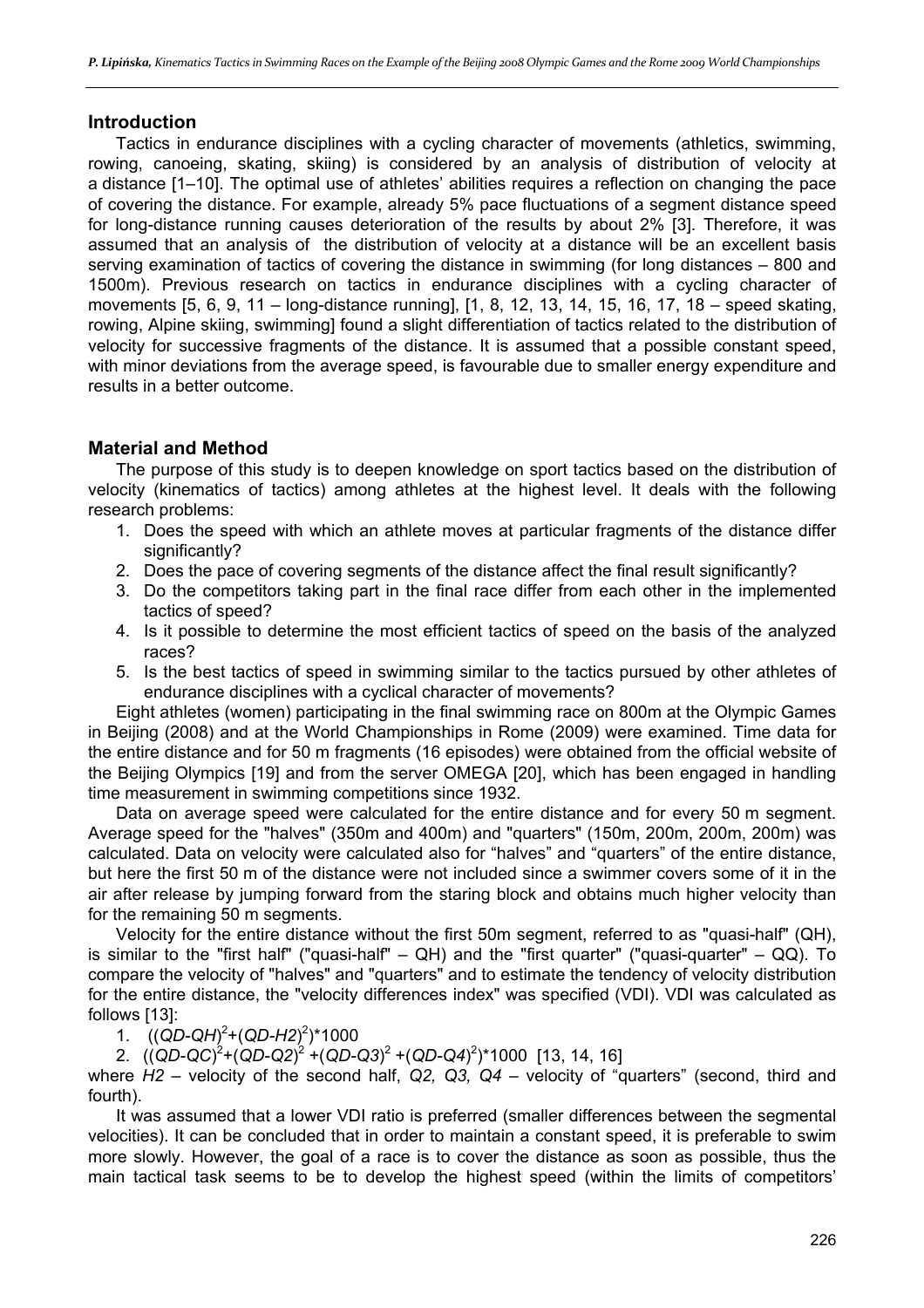capabilities) with minimum fluctuations in the particular fragments of the distance [9, 13, 14, 16]. But in order to compare the "stability of speed" for competitors swimming with different average speed (athletes of the last places in the finals), the VDI index was divided by QD, defining the indicator as the "relative velocity differences' index" (RVDI).

It also specifies the line trend (linear and non-linear) for the speed at 50-meter fragments (without the first 50m) using a spreadsheet tool for Excel 2007. Additionally, for each competitor 1) the 50m speed segments in relation to the her rank in the finish in both races (Fig. 7) and 2) the developed speed in relation to the speed at a given fragment of the distance (Fig. 8) were compared using ANOVA with post hoc tests, and the test for a single attempt (Statistica 8.0).

### **Results**

The results show that both finalists at the Beijing Olympics and the World Championships in Rome keep the consistency of pace, and deviations from the average velocity are small. The highest speed was observed for the first and the second 50m fragment and for the last and one before last 50m fragment of the race. Speeds for other segments differed depending on the place obtained at the finish. Only three of the best swimmers at the Olympics in Beijing had a ascending line of speed (a defined linear trend), while only competitors from places 1 and 3 ended the race with greatly increasing speed. There was no increasing in speed at the finish with the swimmer at the second position.

At the World Championships in Rome the first four finalists received an ascending trend line. It is worth mentioning that the competitor from position 2 (Jacson), who swam very equally in all parts of the distance, and significantly finished at the last 100m. Fluctuations of velocity in the female athletes were 1.9% (the first and last section of the distance were not included). It is the lowest noted value for both final races. Competitors from further places (with the exception of the last athlete at the finish) are characterized by a descending line of speed, which means that they swam more slowly (Fig. 1, Fig. 2).

To determine the characteristic of swimming, non-linear regression was calculated and the speed curve for the athletes of the places 1–4 in both races were plotted (Fig. 3 and 4). The most common tendency is to develop velocity with the best optimum for the athlete at the beginning of the distance, decrease the velocity slightly to the 300 m fragment, increase the speed between 300 m–500 m, allow a further fall (550 m–700 m) and finish on last two fragments. A similar trend was observed in athletes from subsequent places (5–8), the difference was only due to the velocity of fragments of the distance.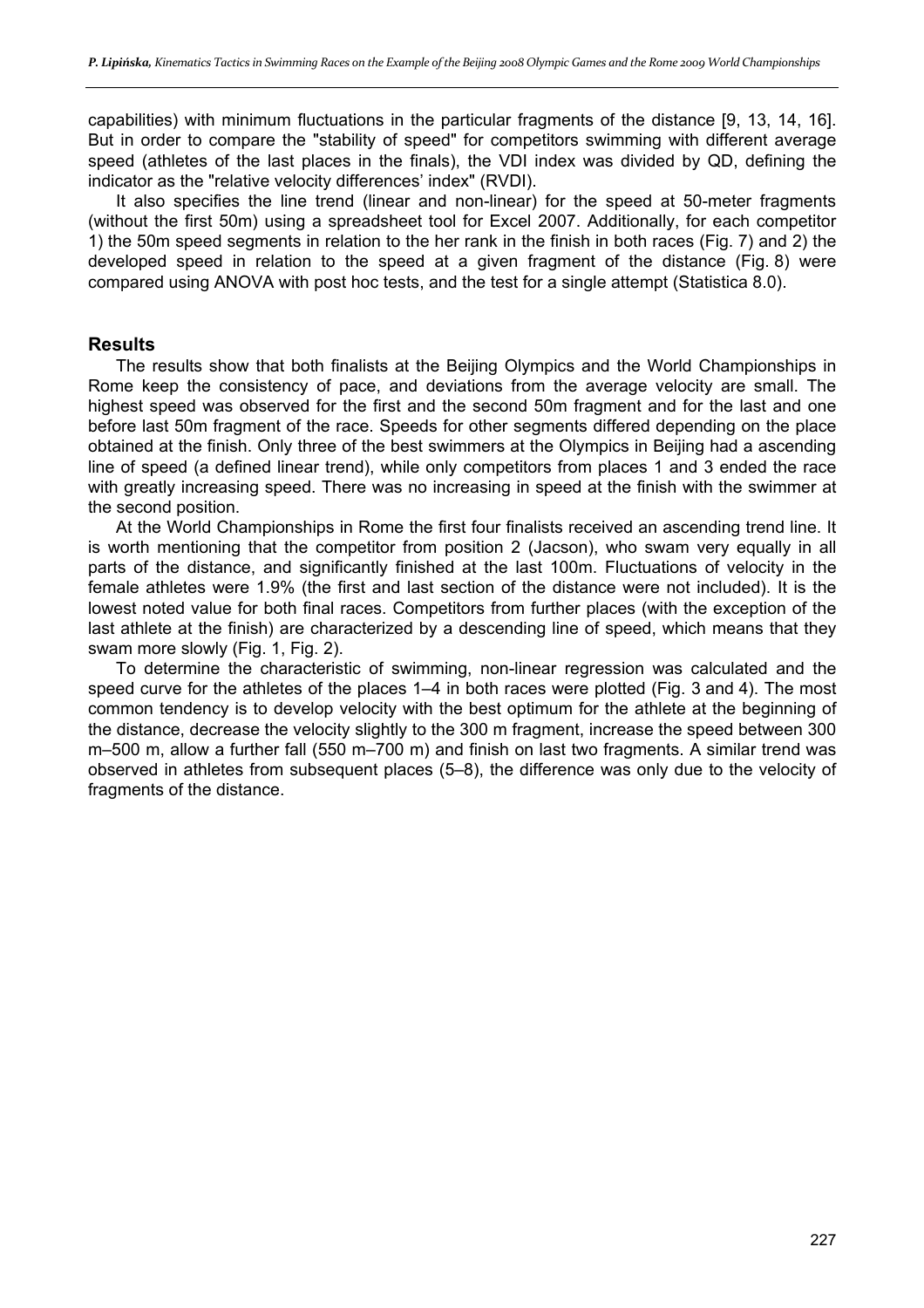

Fig. 1. Mean velocities for 50 m segments (without the first 50m) and the lines of a linear trend of the finalists of the race in Beijing. Horizontal axis – velocity [m/s], vertical axis – fragments of the distance. Numbers 1–8 are the consecutive places obtained in the competition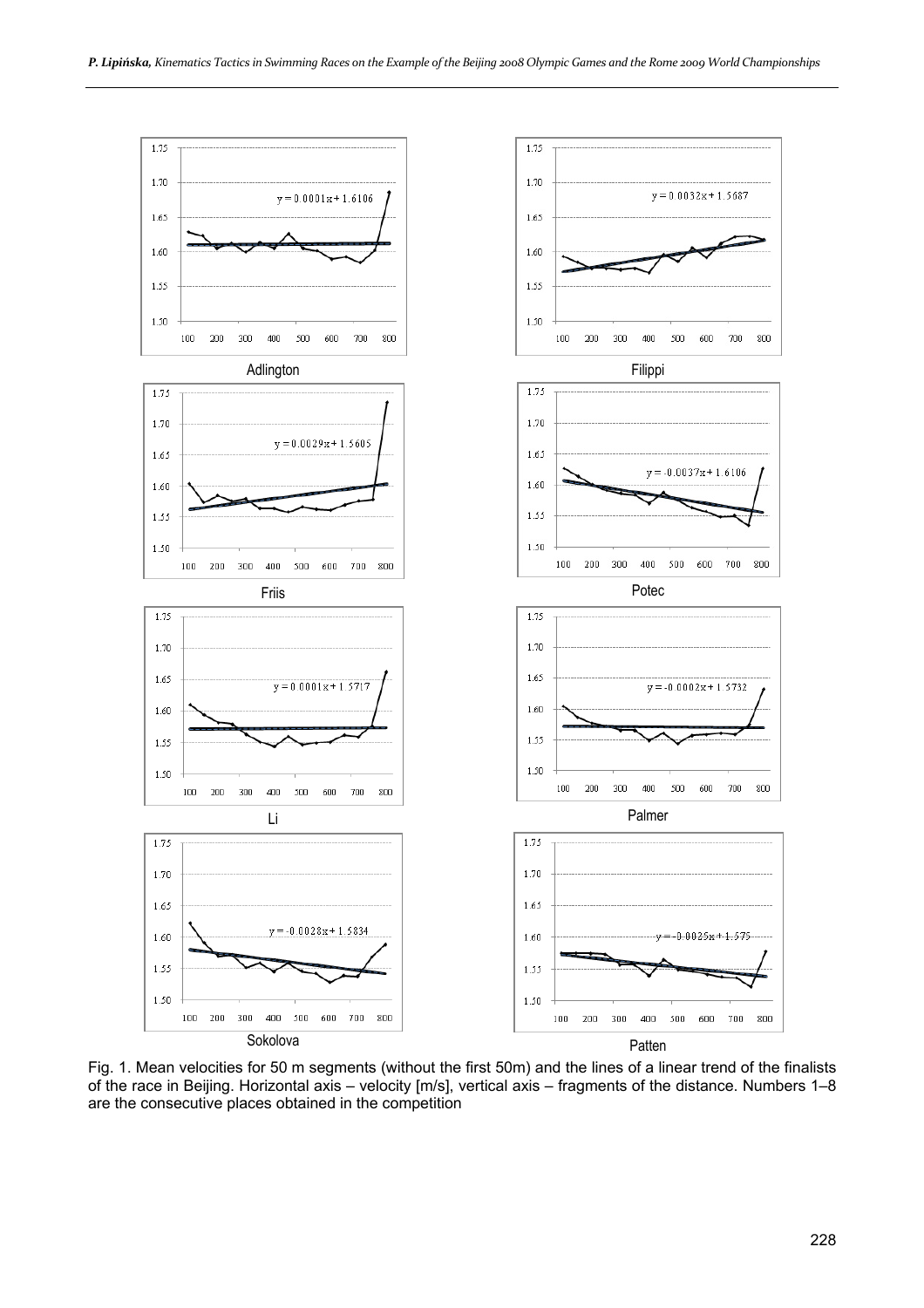

Fig. 2. Mean velocities for 50 m segments (without the first 50m) and the lines of a linear trend of the finalists of the race in Rome. Horizontal axis – velocity [m/s], vertical axis – fragments of the distance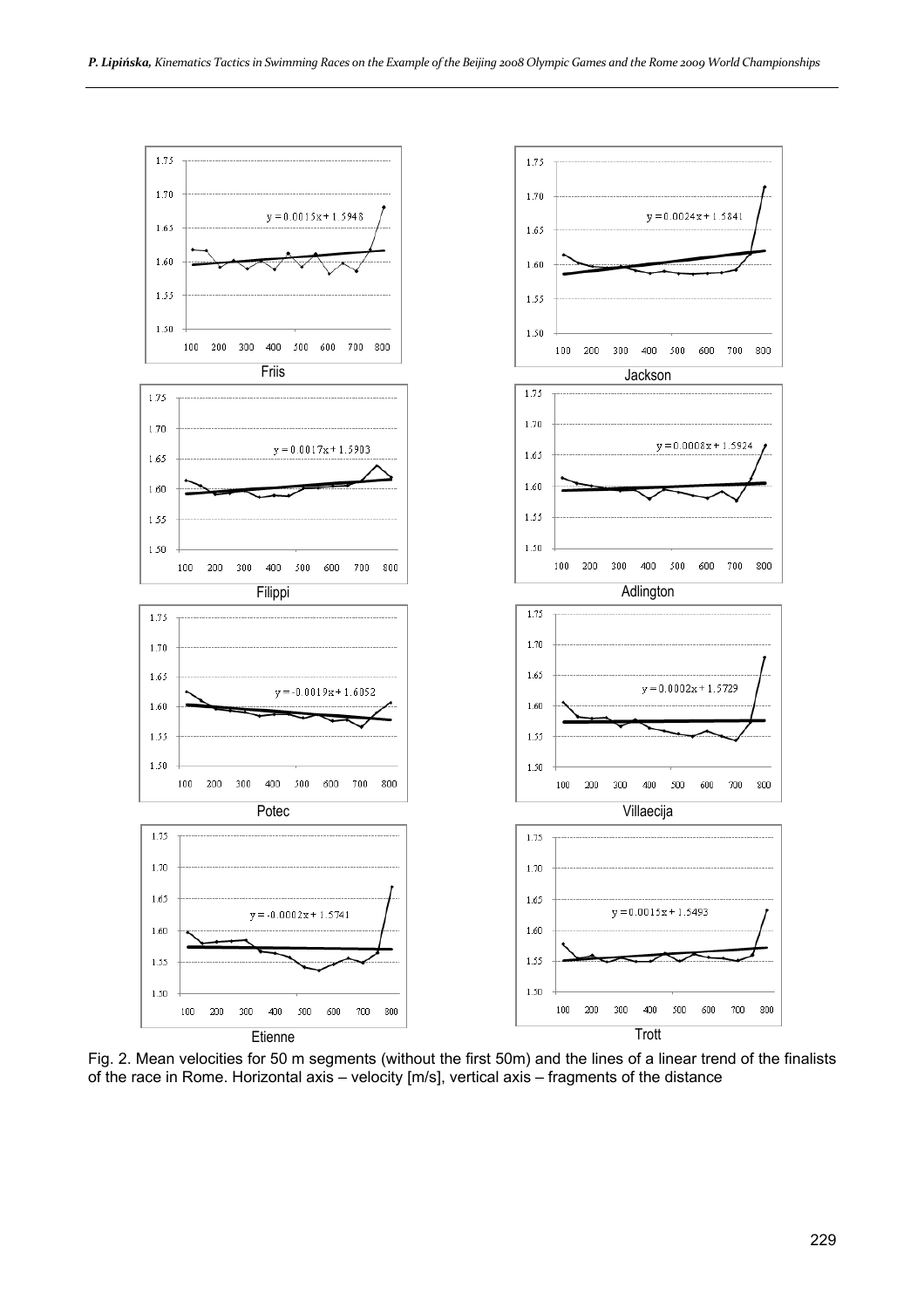

Fig. 3. Non-linear trend of velocity on 50 m fragments for the four best swimmers of the race in Beijing, horizontal axis – velocity [m/s], vertical axis – fragments of distance



Fig. 4. Non-linear trend of velocity on 50 m fragments for the four best swimmers of the race in Rome

Top athletes cover the second half of the distance with a higher speed than the first one, except the swimmer from the first place in Beijing – the world record owner Adlington, in whom velocities of both "halves" were almost identical, though the second part of the distance was slightly slower (Fig. 5). It should be noted that it was a record-breaking race for Adlington, in which the oldest, twenty-year-old, world record on this distance was broken.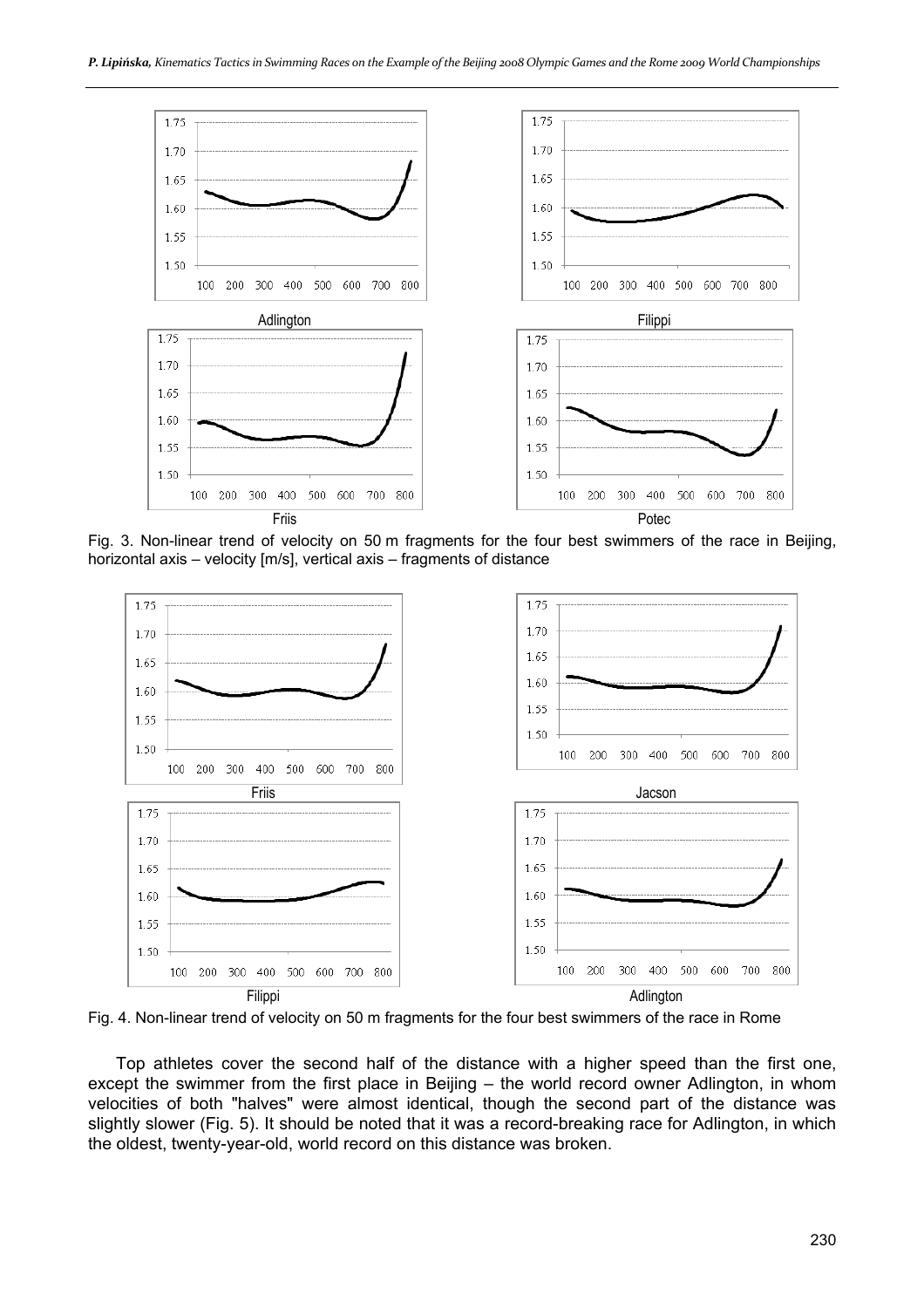

Fig. 5. Mean velocities for the QH and H in Beijing and Rome. Numbers 1–8 are the consecutive places obtained in the competition

"Quarters" of distances are covered by the athletes in a similar way: The middle "quarters" (second and third) are slower, but usually the slowest one is the "quarter" one before last; however, differences in the speed on internal fragments are minor. The development of a higher speed in the last "quarter" is typical. Only one finalist (from the last place in Beijing) covered each subsequent quarter with a decreasing speed (Fig. 6).



Fig. 6. Mean velocities for the QQ, Q2, Q3, Q4 in Beijing and Rome. Numbers 1–8 are the consecutive places obtained in the competition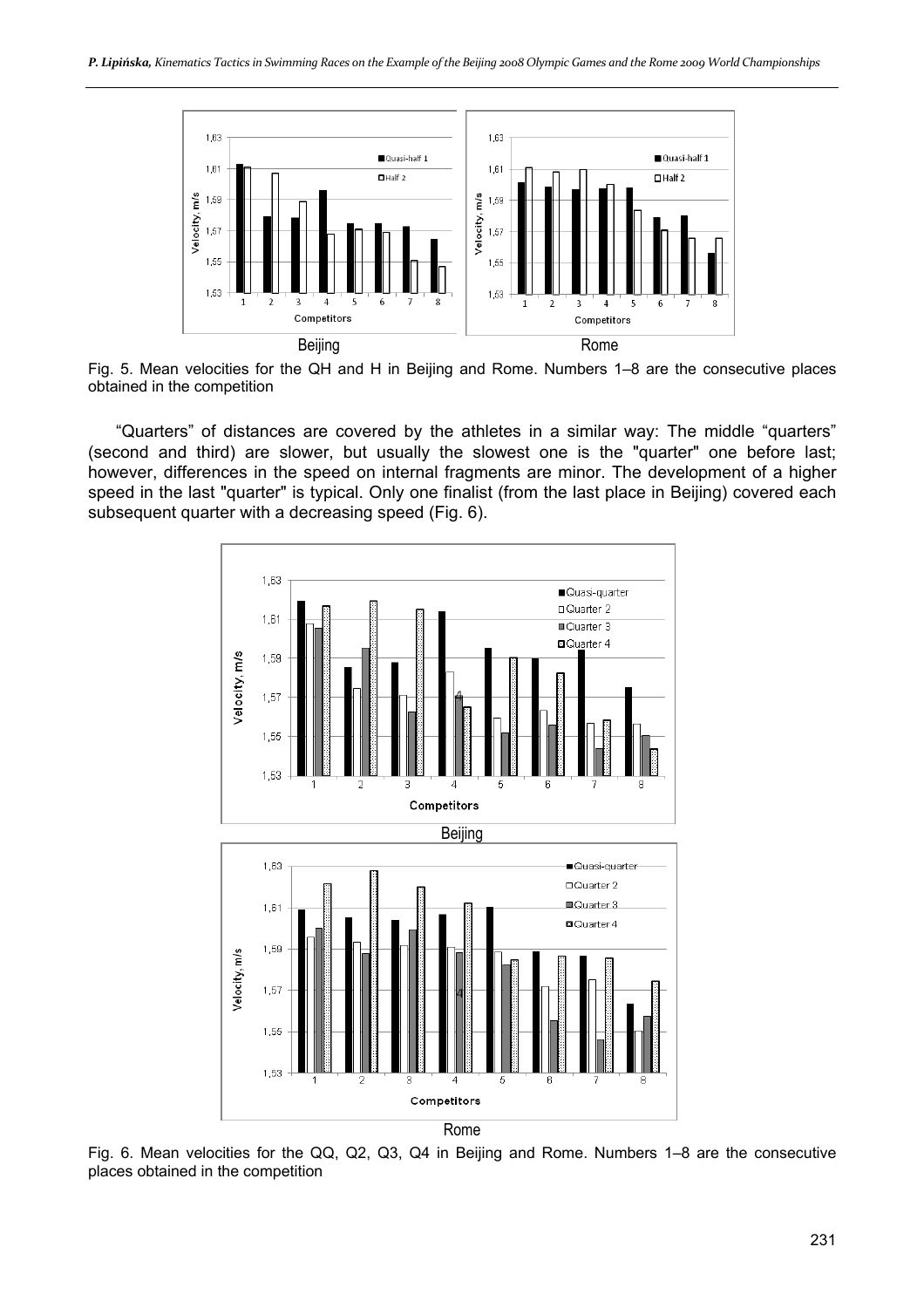The values of VDI for "halves" take the lowest values for winners of the finish in both races, but Adlington, who beat the world record in the final of the Olympic Games, achieved the lowest possible value (0.001). The VDI for the "quarters" takes a bit higher values, which means bigger differences of the developed velocity, while VDI is also the lowest for the first swimmers at the finish. However, the indices should be studied in relation to tendencies of velocity for every "half" and "quarter" (Tab. 1, Tab. 2).

Tab. 1. Result time (min:sec) for the entire distance and mean velocity (m/s) for the entire distance, halves and quarters and their indices: VDI – velocity differences index; RVDI – relative velocity differences index for competitors in Beijing

| No             | <b>Name</b> | Result timel | <b>Entire</b><br>distance | Quasi-entire<br>distance | Quasi-<br>half 1 | Half <sub>2</sub> | Quasi-<br>quarter 1 |          | Quarter 2 Quarter 3 Quarter 4 |      |
|----------------|-------------|--------------|---------------------------|--------------------------|------------------|-------------------|---------------------|----------|-------------------------------|------|
| 1              | Adlington   | 08:14.1      | 1.62                      | 1.61                     | 1.61             | 1.61              | 1.62                | 1.61     | 1.61                          | 1.62 |
|                | VDI, RVDI   |              |                           |                          | $0.001*$         | $0.001*$          | $0.131*$            | $0.081*$ |                               |      |
| $\overline{2}$ | Filippi     | 08:20.2      | 1.60                      | 1.59                     | 1.58             | 1.61              | 1.59                | 1.58     | 1.60                          | 1.62 |
|                | VDI, RVDI   |              |                           |                          | 0.392            | 0.246             | 1.074               | 0.666    |                               |      |
| 3              | Friis       | 08:23.0      | 1.59                      | 1.58                     | 1.58             | 1.59              | 1.59                | 1.57     | 1.56                          | 1.62 |
|                | VDI, RVDI   |              |                           |                          | 0.055            | 0.034             | 1.608               | 0.998    |                               |      |
| 4              | Potec       | 08:23.1      | 1.59                      | 1.58                     | 1.60             | 1.57              | 1.61                | 1.58     | 1.57                          | 1.57 |
|                | VDI, RVDI   |              |                           |                          | 0.402            | 0.254             | 1.448               | 0.899    |                               |      |
| 5              |             | 08:26.3      | 1.58                      | 1.57                     | 1.58             | 1.57              | 1.60                | 1.56     | 1.55                          | 1.59 |
|                | VDI, RVDI   |              |                           |                          | $0.007*$         | $0.005*$          | 1.428               | 0.886    |                               |      |
| 6              | Palmer      | 08:2.4       | 1.58                      | 1.57                     | 1.58             | 1.57              | 1.59                | 1.56     | 1.56                          | 1.58 |
|                | VDI, RVDI   |              |                           |                          | $0.017*$         | $0.011*$          | $0.755*$            | $0.469*$ |                               |      |
| $\overline{7}$ | Sokolova    | 08:29.8      | 1.57                      | 1.56                     | 1.57             | 1.55              | 1.60                | 1.56     | 1.54                          | 1.56 |
|                | VDI, RVDI   |              |                           |                          | 0.242            | 0.155             | 1.436               | 0.891    |                               |      |
| 8              | Patten      | 08:32.4      | 1.56                      | 1.56                     | 1.57             | 1.55              | 1.58                | 1.56     | 1.55                          | 1.54 |
|                | VDI, RVDI   |              |                           |                          | 0.154            | 0.099             | $0.558*$            | $0.346*$ |                               |      |

*\* - the lowest values of VDI and RVDI index* 

Tab. 2. Result time (min:sec) for the entire distance and mean velocity (m/s) for the entire distance, halves and quarters and their indices: VDI - velocity differences index; RVDI – relative velocity differences index for competitors in Rome

| No             | Name       | <b>Result timel</b> | <b>Entire</b><br>distance | Quasi- entire<br>distance | Quasi-<br>half 1 | Half 2   | Quasi-<br>quarter 1 |          |      | Quarter 2 Quarter 3 Quarter 4 |
|----------------|------------|---------------------|---------------------------|---------------------------|------------------|----------|---------------------|----------|------|-------------------------------|
|                | Friis      | 08:15.9             | 1.61                      | 1.61                      | 1.60             | 1.61     | 1.61                | 1.60     | 1.60 | 1.62                          |
|                | VDI, RVDI  |                     |                           |                           | $0.043*$         | $0.027*$ | $0.383*$            | $0.239*$ |      |                               |
| $\overline{2}$ | Jacson     | 08:16.7             | 1.61                      | 1.60                      | 1.60             | 1.61     | 1.601               | 1.59     | 1.59 | 1.63                          |
|                | VDI, RVDI  |                     |                           |                           | 0.046            | 0.029    | 0.941               | 0.586    |      |                               |
| 3              | Filippi    | 08:17.2             | 1.61                      | 1.60                      | 1.60             | 1.61     | 1.60                | 1.59     | 1.60 | 1.62                          |
|                | VDI, RVDI  |                     |                           |                           | 0.081            | 0.051    | 0.424               | 0.264    |      |                               |
| 4              | Adlington  | 08:17.9             | 1.61                      | 1.60                      | 1.60             | 1.60     | 1.61                | 1.59     | 1.59 | 1.61                          |
|                | VDI, RVDI  |                     |                           |                           | $0.003*$         | $0.002*$ | $0.408*$            | $0.254*$ |      |                               |
| 5              | Potec      | 08:20.4             | 1.60                      | 1.59                      | 1.60             | 1.58     | 1.61                | 1.59     | 1.58 | 1.59                          |
|                | VDI, RVDI  |                     |                           |                           | 0.105            | 0.066    | 0.505               | 0.314    |      |                               |
| 6              | Villaecija | 08:25.9             | 1.58                      | 1.58                      | 1.58             | 1.57     | 1.59                | 1.57     | 1.56 | 1.59                          |
|                | VDI, RVDI  |                     |                           |                           | $0.035*$         | $0.022*$ | 0.721               | 0.449    |      |                               |
| 7              | Ettienne   | 08:26.4             | 1.58                      | 1.57                      | 1.58             | 1.57     | 1.59                | 1.58     | 1.55 | 1.59                          |
|                | VDI, RVDI  |                     |                           |                           | 0.103            | 0.065    | 1.065               | 0.663    |      |                               |
| 8              | Trott      | 08:29.6             | 1.57                      | 1.56                      | 1.57             | 1.57     | 1.56                | 1.55     | 1.56 | 1.57                          |
|                | VDI, RVDI  |                     |                           |                           | 0.047            | 0.030    | $0.305*$            | $0.190*$ |      |                               |

*\* - the lowest values of VDI and RVDI index* 

The ranges of values of velocity obtained by swimmers were defined in relation to the place to compare the level of both tested races (Fig. 7). On that basis it can be considered that a higher level was represented by competitors in the final in Rome; ranges of velocity obtained by the best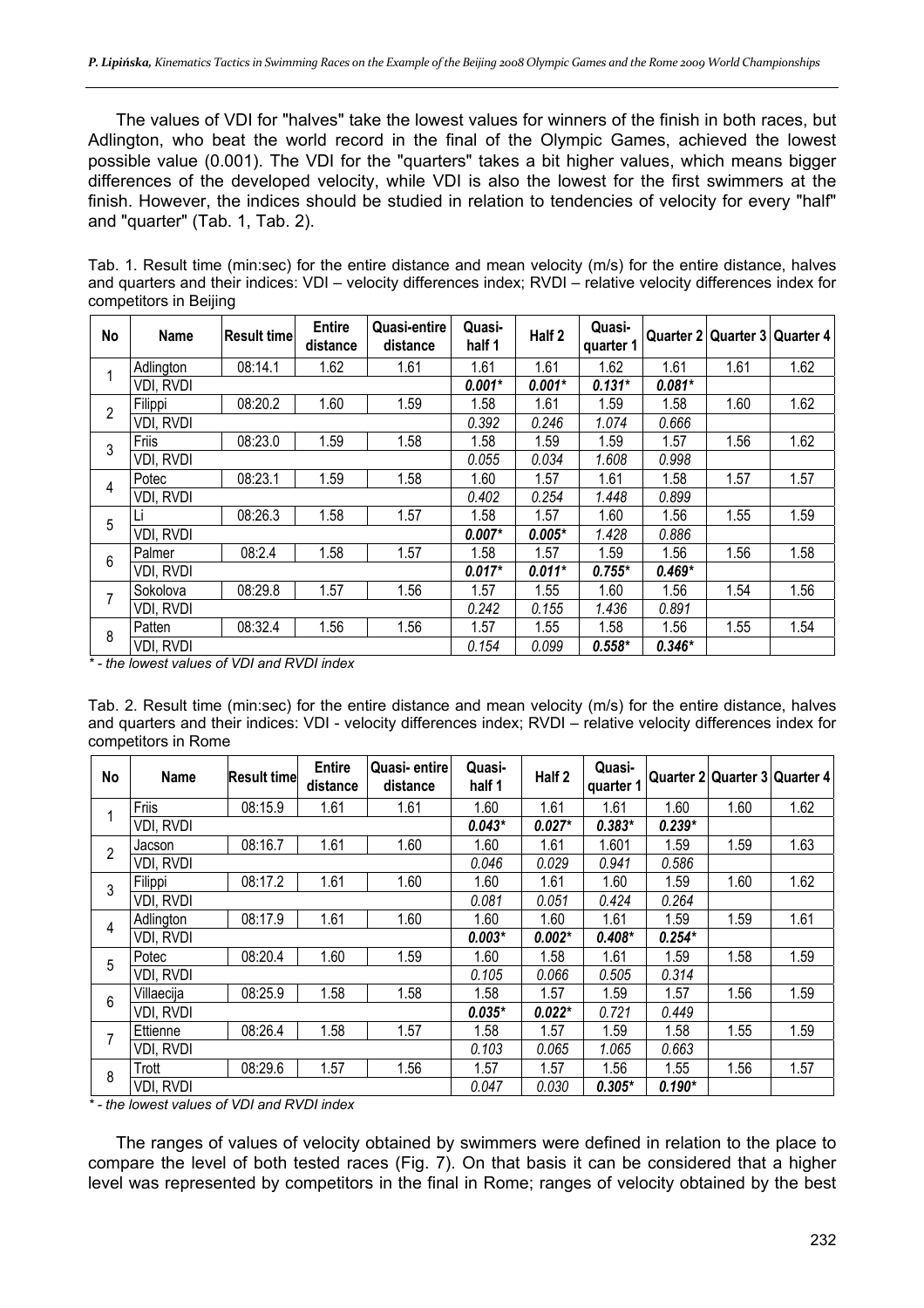swimmers are very similar. Nevertheless, it should be remembered that one of the oldest world records in swimming was beaten in Beijing (almost 20-year-old record by Janet Evans), while the other competitors swam definitely slower than the winner.



Fig. 7. The ranges of developed velocity relative to the places at the finish, horizontal axis – velocity [m/s], vertical axis – the consecutive places obtained in the competition

The structure of race in both sports events was very similar: the fastest fragments (except the first 50 m) were the second and final one, whilst the tendency of increasing velocity (finishing) was already observed in the last but one fragment.



Fig. 8. The ranges of developed velocity relative to the fragment of distance, horizontal axis – velocity [m/s], the vertical axis – fragments of distance (each 50 m)

## **Discussion**

On the basis of other authors' experimental data, Michajłow [1] wrote about the necessity of a consistent distribution of velocity in the cyclic endurance disciplines. He stated that high efficiency of consistent cyclic physical work (based on energy cost and mechanical efficiency of different systems of work) depends on the amplitude of power fluctuations from the mean value.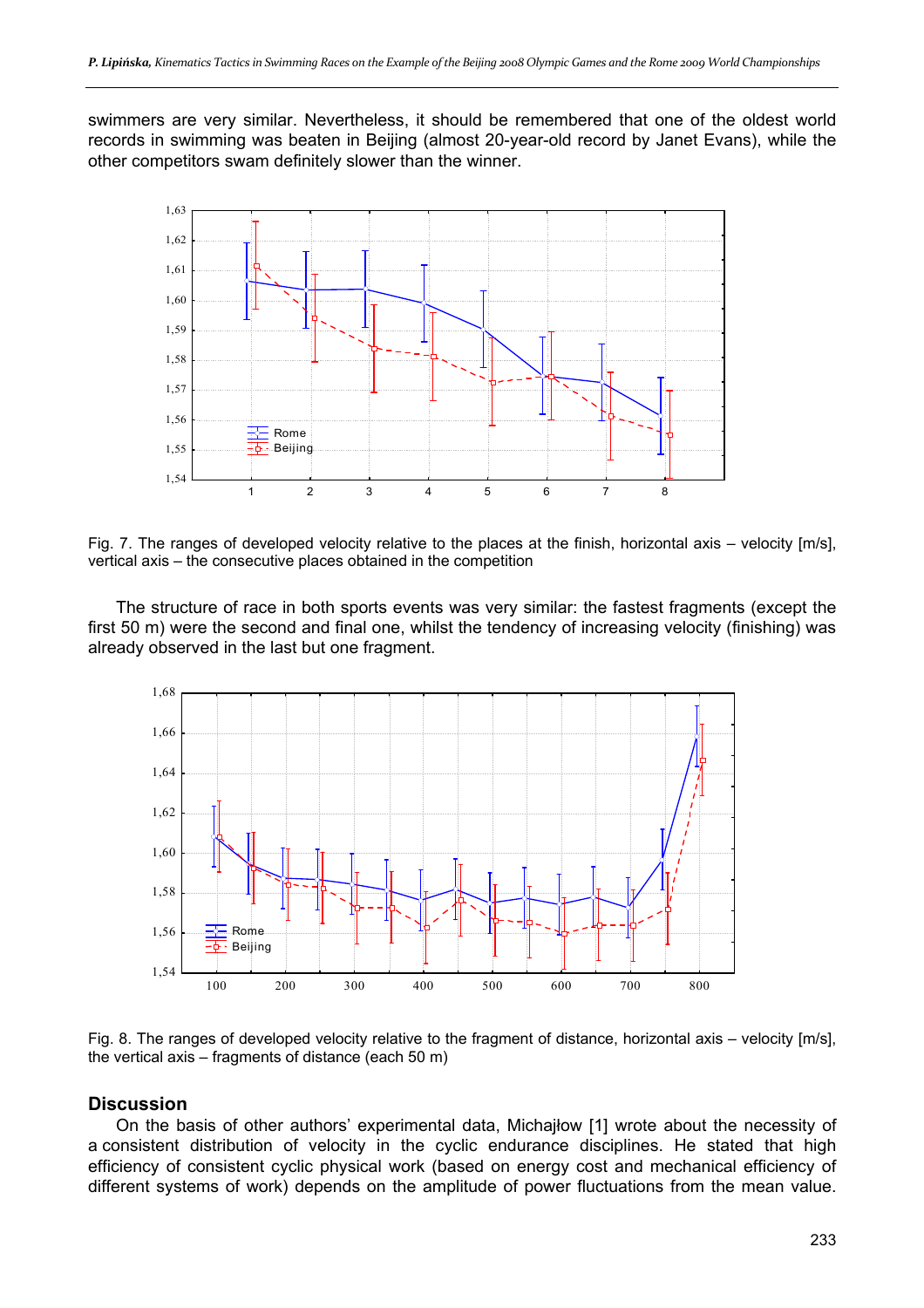However, if the power fluctuations do not exceed  $\pm$  3%, these variants of distribution of forces practically correspond to consistent work. Hence, minor deviations from the average velocity (up to 3%) are the most natural and often easier than holding on strict to constant speed. It gives the possibility of elastic control of speed depending on the conditions (internal and external). Similar issues in respect to longer distances covered by swimmers were undertaken by Zhongming [7], Erdmann [13] Lipińska and Erdmann [14], Ting [15] and Lipińska [16]. It is complicated to define the optimum fluctuations of segmental velocity. It can be assumed after Michajłow [1] that the appropriate value will be the fluctuations not exceeding 3%. But because of high resistance of the water environment, primarily related to its density, maybe a different value should be adopted, which undoubtedly requires experimental studies. The carried out analyses indicate that athletes in Beijing were characterized by fluctuations of velocity from 2.7% (first at the finish) to 6% (the one before last) and respectively in Rome, from 1.9% (for swimmers from the second place) to 4% (for athletes from places 5, 6, and 7). As can be seen, the world's best swimmers do not to exceed 3% fluctuation, which can be initially taken as a the output value for possible further research in this area. The speed with which competitors covered each fragment of the distance significantly differed, which would certainly have affected the final result. Swimmers also substantially differed from each other in the values of the developed segmental velocity – this concerns athletes from the two first places at the finish in relation to athletes from the subsequent position (Beijing); competitors from the first four places in Rome significantly differed from the others. It was observed that the highest velocity is developed (with the exception of the first 50m section) in the second and final fragment. It was also confirmed at the statistical level, which may suggest that these are essential segments of the 800m distance in swimming.

In summary, achievement of the planned result is possible when the major part of the distance is maintained with relatively equal pace allowing the swimmer to rationally distribute his power to the finish. Therefore, arrangement of race tactics should predict the need to increase the pace, thus indicating the necessity of a larger loss of power at the start and at the finish.

# **Conclusions**

Conducted analysis allow the following answers to the research questions:

- 1. The speeds with which the athlete moves on the consecutive fragments of distance significantly (statistically) differ; the biggest differences are observed between the second and the last segment as compared to the others.
- 2. Significant differences in the pace of covering fragments of the distance not always influence the final result; there were female athletes who swam unequally on subsequent segments and still achieved better results than swimmers with lesser variation of segmental velocity. The most important factor is the value of the average velocity – competitors swam faster and equally saved power for a quicker finish.
- 3. Athletes competing in the final differ from each other as to the realized tactics of velocity. The differences concern the velocity distribution between the first three (Beijing) and the first four athletes (Rome) and the rest of finalists. Medallists of both races apply a similar tactic of distribution of velocity both for the 50-meter fragments and for the "halves" and "quarters".
- 4. The most effective tactic determining a velocity of 50-meter fragments assumes a relatively consistent distribution of the pace with apparent acceleration at the finish, with a slightly rising line of speed. The tactics of the described speed of "quarters" implies that the slowest ones are the middle "quarters", and for the "halves" the second one is faster (sometimes marginally). Leading competitors always obtain the highest speed in the last "quarter", covering the one before last "quarter" slower in order to save power for the final one. It is undoubtedly justified on physiological grounds – reducing of energy expenditure in the third "quarter" gives the possibility to uphold strength (or partially rebuild reserves of energy) for the last, decisive "quarter". Winners of both races gained the lowest values of VDI. It confirms that the key to success is a stability of the pace at a high average velocity. The abovementioned tactic relates to the best swimmers (from places 1–4).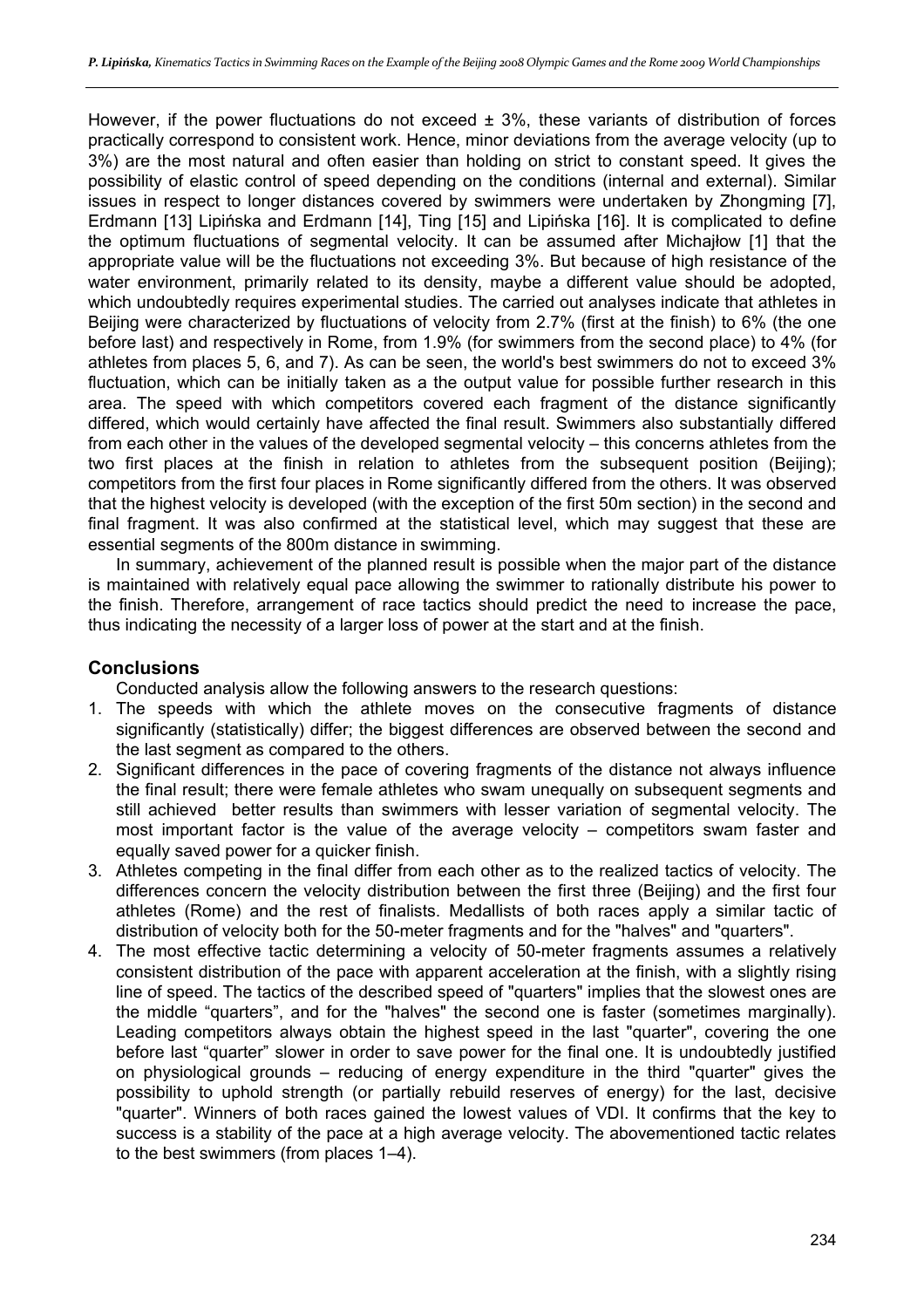5. Tactics of velocity observed in the studied swimmers is similar to the tactics adopted by other athletes in endurance disciplines with a cyclical characteristic of movements (long-distance running, marathon, rowing). The similarity is mainly due to the relatively consistent distribution of the pace and an increase in velocity at the finish. It seems that the prerequisite for the highend position is to cover the second half of the distance with a velocity higher or similar to the velocity of the first one. A different tactic of velocity was observed only with one of the leading athletes - Philippi. She maintained an even and high pace but without accelerating on the last fragment, finally obtaining the second (Beijing) and third (Rome) place. It is questionable whether that lack of finish was due to a lack of power (energy exhaustion) or whether this was the athlete's personal tactic directly resulting from her physiological possibilities, consisting of a maximally high but equal pace on the entire distance leaving no reserves for acceleration at the finish.Taking into consideration the final result, it is difficult to adopt that that tactic was unfavourable. It can therefore be assumed that both a tactic of velocity with acceleration at the finish and a strategy based on a high and steady pace but without the final acceleration is optimal. The selection of tactic closely depends on the competitor's present physiological and psychological possibilities.

#### **References**

- 1. Michajłow WW. Analiza rozkładu sił na różnych dystansach wieloboju łyżwiarskiego [in Polish] [An analysis of force distribution at different distances of multi-discipline skating]. *Sport Wyczynowy* 1971;2:24-30.
- 2. Achtel A. Charakterystyka zawodów wioślarskich igrzysk XX olimpiady w Monachium [in Polish] [Characteristics of the Olympic rowing competition of the 20th Olympiad in Munich]. *Sport Wyczynowy* 1973;6:18-23.
- 3. Ważny Z, Sadowski G. Problemy taktyki w konkurencjach wytrzymałościowych o cyklicznym charakterze ruchów [in Polish] [Problems of tactic in endurance competitions with a cyclical nature of movements]. *Kultura Fizyczna* 1974;10:439-443.
- 4. Rana MS, Dabas VK. Strategy and tactics in relay swimming. *Society for the National Institutes of Physical Education and Sports Journal* 1982;5(3):33-36.
- 5. Gabryś T. Poziom sportowy a dynamika prędkości biegu na dystansie 800m kobiet [in Polish] [Sports level and the dynamics of running speed over a distance of women's 800m]. In: Socha S, editor. *III Międzynarodowa Konferencja Naukowa "Problemy dymorfizmu płciowego w sporcie" [Proceedings of 3rd Scientific Conference on "Problems of Sexual Dimorfism in Sport"]*. Katowice: AWF; 1995, 598-606.
- 6. Gabryś T, Celeban A. Prędkość a taktyczne rozwiązania w biegach długich na dystansie 5000 i 10000 m [in Polish] [Velocity and tactical solutions in the long-distance running for 5000 and 10000m]. *Lekkoatleta* 1996;7-8:49-52.
- 7. Zhongming L, Guokuan Y, Aiping C. Study of the competition tactics of Chinese and world top swimmers in recent years. In: P*re-Olympic congress: Proceeding: volume II: Sport science through the ages*. Thessaloniki: Aristotle University of Thessaloniki; 2004, 65-66.
- 8. Erdmann WS, Aschenbrenner P, Dargiewicz R, Lipińska P, Urbański R. Biomechanical investigations of sport tactics of the world level competitors. *Research Yearbook* [Jedrzej Sniadecki Academy of Physical Education and Sport] 2006;12(2) 232-236.
- 9. Lipińska P. Wielkości kinematyczne i geometria trasy a taktyka biegu w maratonie [in Polish] [Kinematic quantities and geometry of the course and tactics of running in marathon]. Ph diss., Gdansk: AWFiS; 2006.
- 10. Messinis S, Platanou T. Pacing device for swimming. Mechanical construction of constant speed. *Journal of Physical Education and Sport / Citius Altius Fortius* 2004;26(1):25.
- 11. Arska M. Rozkład międzyczasów w maratonie oraz chodach lekkoatletycznych [in Polish] [The distribution of split times in the marathon and athletic gaits]. *Sport Wyczynowy* 1972;9 48-49.
- 12. Giovanis V. Kinematyka przejazdów torów slalomowych w narciarstwie alpejskim a problem urazowości [in Polish] [Kinematics of crossing of slalom track in alpine skiing and the problem of injuries]. Ph diss., Kraków: AWF; 1995.
- 13. Erdmann WS. Kinematics of tactics of men's 1500 m freestyle swimming at 2008 U.S. Olympic Team Trials Finals. *Baltic Journal of Health and Physical Activity Activity* [Jedrzej Sniadecki Academy of Physical Education and Sport] 2009;14(2):92-98.
- 14. Lipińska P, Erdmann WS. Kinematics of tactics in the men's 1500 m freestyle swimming final at the Beijing 2008 Olympic Games. In: Harrison D, Anderson R, Kenny I, editors. *Proceedings of the 27th International Conference on Biomechanics in Sports*. University of Limerick, Ireland; 2009, 467-470.